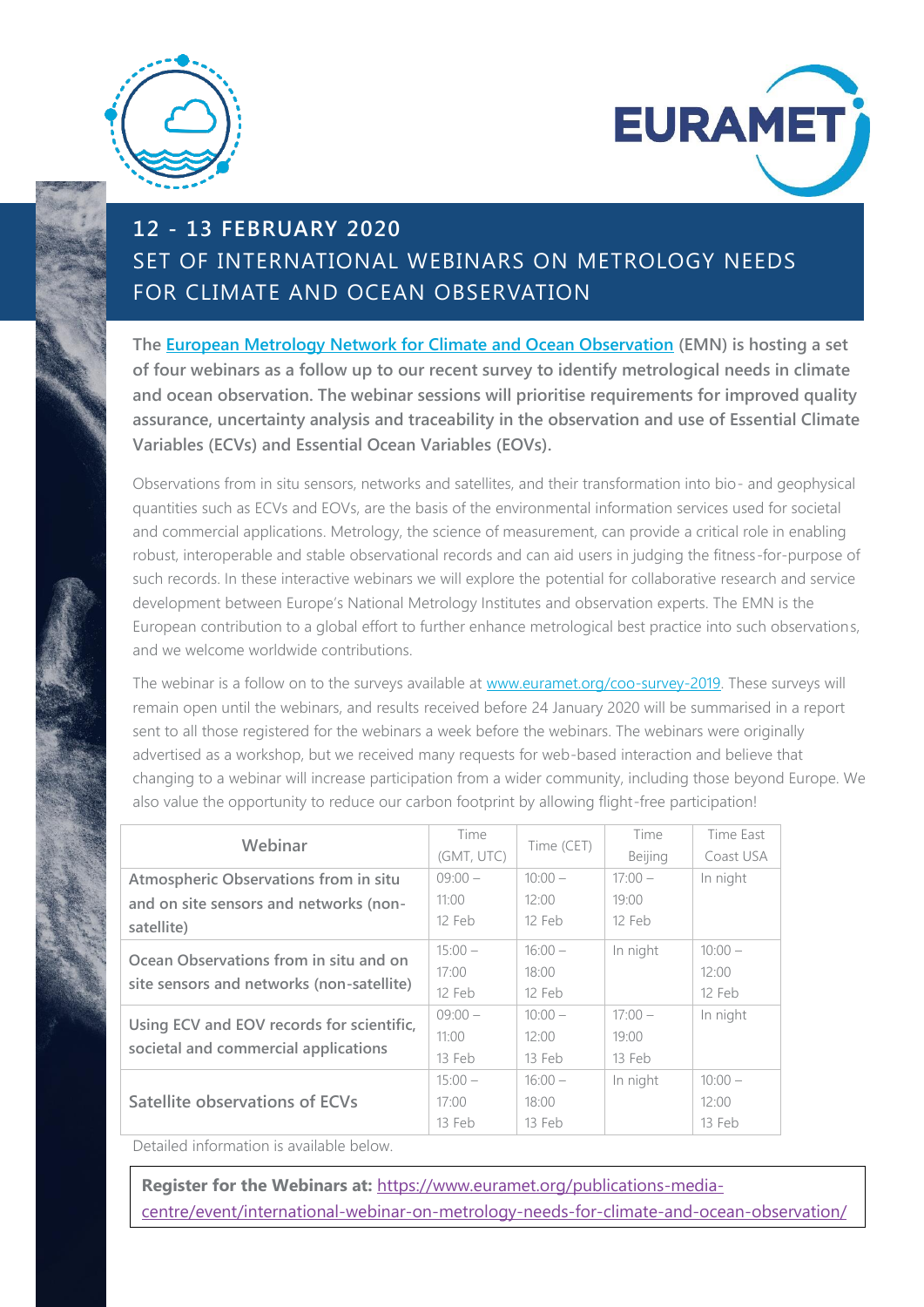| sensors and networks (non-satellite). Wednesday 12 February |          |              |                                                                                                                                                                   |
|-------------------------------------------------------------|----------|--------------|-------------------------------------------------------------------------------------------------------------------------------------------------------------------|
| Time GMT                                                    | Time CET | Time Beijing | Activity                                                                                                                                                          |
| 08:45                                                       | 09:45    | 16:45        | Open line.                                                                                                                                                        |
| 09:00                                                       | 10:00    | 17:00        | Introductions and welcomes                                                                                                                                        |
| 09:05                                                       | 10:05    | 17:05        | Intro to workshop                                                                                                                                                 |
| 09:15                                                       | 10:15    | 17:15        | Paolo Laj, ACTRIS                                                                                                                                                 |
| 09:35                                                       | 10:35    | 17:35        | <b>Bertrand Calpini, WMO</b>                                                                                                                                      |
| 09:55                                                       | 10:55    | 17:55        | What are main common challenges for<br>this community? Interactive session<br>with online questions, discussion by<br>text and spoken contributions               |
| 10:15                                                       | 11:15    | 18:15        | What is missing from the community<br>needs identified in survey? Interactive<br>session with online questions,<br>discussion by text and spoken<br>contributions |
| 10:35                                                       | 11:35    | 18:35        | Prioritisation of identified needs -<br>interactive voting on prioritisation and<br>discussion of prioritisation choices                                          |
| 10:55                                                       | 11:55    | 18:55        | Sum up                                                                                                                                                            |
| 11:15                                                       | 12:15    | 19:15        | Close                                                                                                                                                             |

## **Webinar 1: Atmospheric Observations from in-situ and on-site**

## **Webinar 2: Ocean Observations from in situ and on site sensors and networks (non-satellite). Wednesday 12 February**

| Time GMT | Time CET | Time EST | Activity                                                                                                                                                          |
|----------|----------|----------|-------------------------------------------------------------------------------------------------------------------------------------------------------------------|
| 14:45    | 15:45    | 09:45    | Open line.                                                                                                                                                        |
| 15:00    | 16:00    | 10:00    | Introductions and welcomes                                                                                                                                        |
| 15:05    | 16:05    | 10:05    | Intro to workshop                                                                                                                                                 |
| 15:15    | 16:15    | 10:15    | Nadia Pinardi Bologna University                                                                                                                                  |
| 15:35    | 16:35    | 10:35    | Kirsten Isensee IOC-UNESCO                                                                                                                                        |
| 15:55    | 16:55    | 10:55    | What are main common challenges for<br>this community? Interactive session<br>with online questions, discussion by<br>text and spoken contributions               |
| 16:15    | 17:15    | 11:15    | What is missing from the community<br>needs identified in survey? Interactive<br>session with online questions,<br>discussion by text and spoken<br>contributions |
| 16:35    | 17:35    | 11:35    | Prioritisation of identified needs -<br>interactive voting on prioritisation and<br>discussion of prioritisation choices                                          |
| 16:55    | 17:55    | 11:55    | Sum up                                                                                                                                                            |
| 17:15    | 18:15    | 12:15    | Close                                                                                                                                                             |